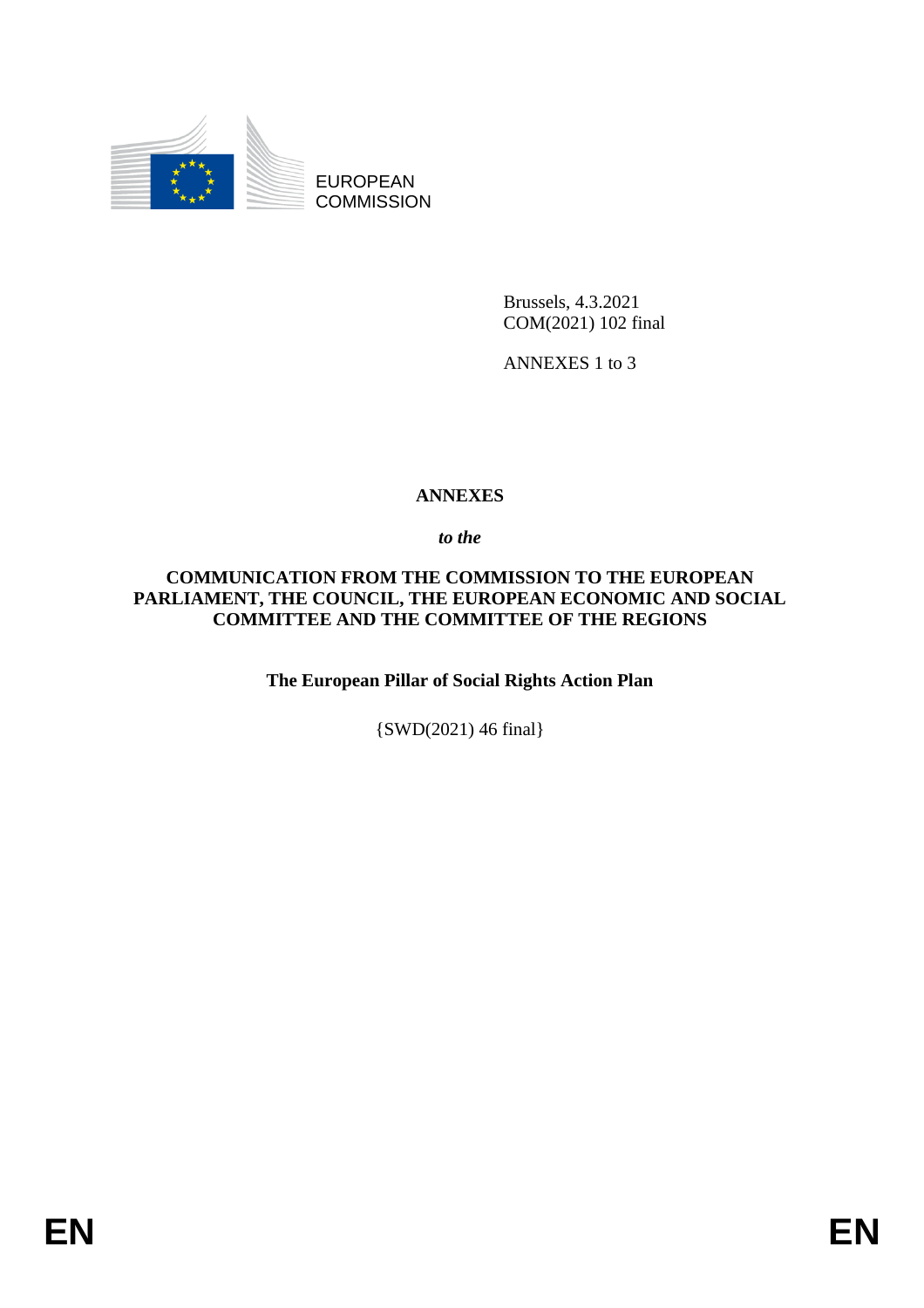#### **ANNEX 1: KEY COMMISSION ACTIONS**

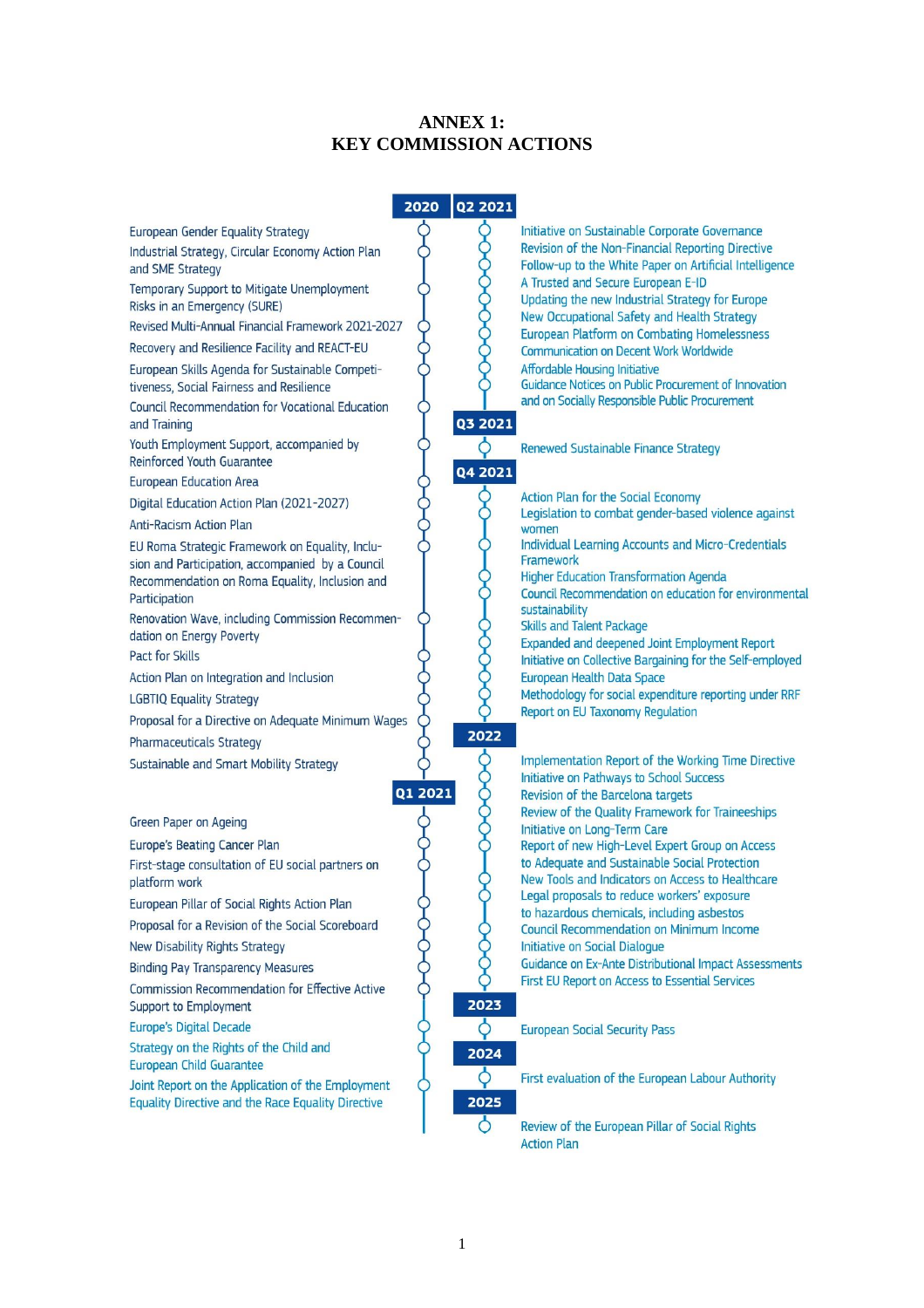## **ANNEX 2: THE REVISED SOCIAL SCOREBOARD**

|                                    | <b>Headline</b> indicators                                     | <b>Secondary indicators</b>                                                                                                                                          | <b>SDG</b>                     |
|------------------------------------|----------------------------------------------------------------|----------------------------------------------------------------------------------------------------------------------------------------------------------------------|--------------------------------|
| <b>Equal opportunities</b>         | Adult participation in learning<br>during the last 12 months** | Tertiary education attainment<br>Underachievement in education (including in digital skills**)<br>Participation of low-qualified adults in learning **               | 4. Quality<br>education        |
|                                    | Share of early leavers from<br>education and training          | Share of unemployed adults with a recent learning experience**<br>Gap in underachievement between the bottom and top quarter of<br>the socio-economic index (PISA)** | 5. Gender<br>equality          |
|                                    | Individuals' level of digital skills                           | Gender gap in part-time employment<br>Gender pay gap in unadjusted form                                                                                              | 10.<br>Reduced                 |
|                                    | Youth NEET rate (15-29)                                        | Income share of the bottom 40% earners (SDG)**                                                                                                                       | inequalities                   |
|                                    | Gender employment gap                                          |                                                                                                                                                                      |                                |
|                                    | Income quintile ratio (S80/S20)                                |                                                                                                                                                                      |                                |
| Fair working<br>conditions         | Employment rate                                                | Activity rate                                                                                                                                                        | 8. Decent                      |
|                                    | Unemployment rate                                              | Youth unemployment rate<br>Employment in current job by duration<br>Transition rates from temporary to permanent contracts                                           | work and<br>economic<br>growth |
|                                    | Long-term unemployment rate                                    | Share of involuntary temporary employees**<br>Fatal accidents at work per 100,000 workers (SDG)**                                                                    |                                |
|                                    | GDHI per capita growth                                         | In-work-at-risk-of-poverty rate                                                                                                                                      |                                |
|                                    | At risk of poverty or social                                   | At-risk-of-poverty rate (AROP)                                                                                                                                       | 1. No                          |
|                                    | exclusion rate (AROPE)                                         | Severe material and social deprivation rate (SMSD)<br>Persons living in a household with a very low work intensity                                                   | poverty                        |
|                                    | At-risk-of-poverty rate or                                     | Severe housing deprivation (owner and tenant)                                                                                                                        | 3. Good                        |
|                                    | exclusion for children $(0-17)$ **                             | Median at-risk-of-poverty gap**                                                                                                                                      | health and                     |
|                                    |                                                                | Benefit recipients rate [share of individuals aged 18-59 receiving                                                                                                   | well-being                     |
|                                    | Impact of social transfers (other                              | any social benefits (other than old-age) among the population                                                                                                        |                                |
|                                    | than pensions) on poverty                                      | at-risk-of-poverty]**                                                                                                                                                |                                |
| and inclusion<br>Social protection | reduction                                                      | Total social expenditure by function (% of GDP): Social<br>protection, healthcare, education, long-term care**                                                       |                                |
|                                    | Disability employment gap**                                    | Coverage of unemployment benefits [among short-term<br>unemployed]**                                                                                                 |                                |
|                                    | Housing cost overburden**                                      | Coverage of long-term care needs**                                                                                                                                   |                                |
|                                    | Children aged less than 3 years in<br>formal childcare         | Aggregate replacement ratio for pensions<br>Share of the population unable to keep home adequately warm<br>$(SDG)$ **                                                |                                |
|                                    |                                                                | Connectivity dimension of the Digital Economy and Society                                                                                                            |                                |
|                                    | Self-reported unmet need for<br>medical care                   | Index                                                                                                                                                                |                                |
|                                    |                                                                | Children from age 3 to mandatory primary school age in formal<br>childcare**                                                                                         |                                |
|                                    |                                                                | Out-of-pocket expenditure on healthcare                                                                                                                              |                                |
|                                    |                                                                | Healthy life years at age 65: Women and men                                                                                                                          |                                |
|                                    |                                                                | Standardised preventable and treatable mortality (SDG)**                                                                                                             |                                |

\*\* New indicator compared to current version of the Scoreboard (in brackets the framework where it is currently used)

Note - breakdowns to the social scoreboard indicators by age group, gender, country of birth, disability status will be used for complementing the analysis where relevant.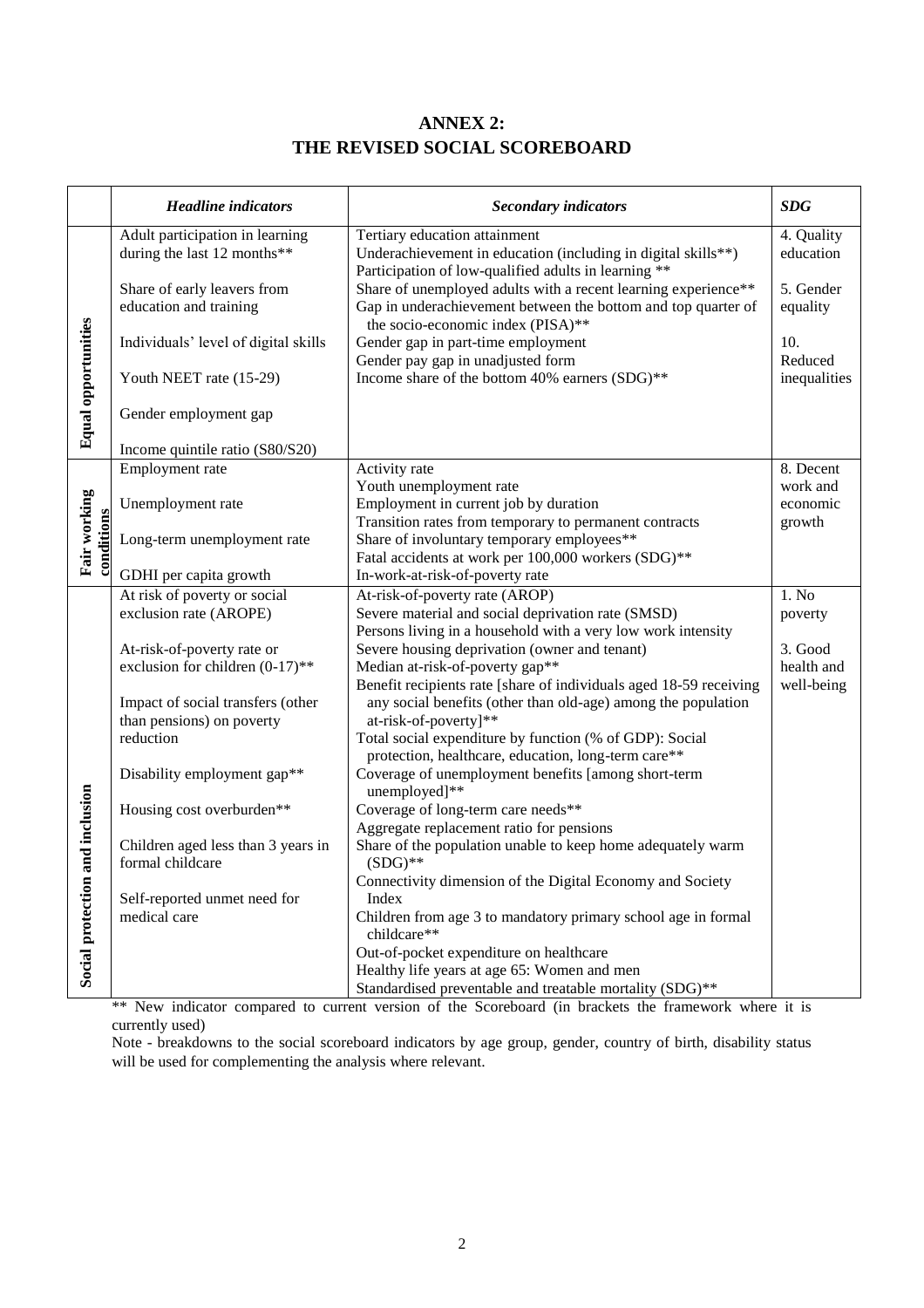### **ANNEX 3: THE PILLAR PRINCIPLES PROCLAIMED AT THE 2017 GOTHENBORG SUMMIT**

| <b>THE THE FOLL OCTTHER DONG DOME</b>                                                                                            |
|----------------------------------------------------------------------------------------------------------------------------------|
| 1. Education, training and life-long learning                                                                                    |
| Everyone has the right to quality and inclusive education, training and life-long learning in order to maintain and acquire      |
| skills that enable them to participate fully in society and manage successfully transitions in the labour market.                |
| 2. Gender equality                                                                                                               |
| a. Equality of treatment and opportunities between women and men must be ensured and fostered in all areas, including            |
| regarding participation in the labour market, terms and conditions of employment and career progression.                         |
| b. Women and men have the right to equal pay for work of equal value.                                                            |
| 3. Equal opportunities                                                                                                           |
| Regardless of gender, racial or ethnic origin, religion or belief, disability, age or sexual orientation, everyone has the right |
| to equal treatment and opportunities regarding employment, social protection, education, and access to goods and services        |
| available to the public. Equal opportunities of under-represented groups shall be fostered.                                      |
| 4. Active support to employment                                                                                                  |
| a. Everyone has the right to timely and tailor-made assistance to improve employment or self-employment prospects. This          |
| includes the right to receive support for job search, training and re-qualification. Everyone has the right to transfer social   |
| protection and training entitlements during professional transitions.                                                            |
| b. Young people have the right to continued education, apprenticeship, traineeship or a job offer of good standing within 4      |
| months of becoming unemployed or leaving education.                                                                              |
| c. People unemployed have the right to personalised, continuous and consistent support. The long-term unemployed have            |
| the right to an in-depth individual assessment at the latest at 18 months of unemployment.                                       |
| 5. Secure and adaptable employment                                                                                               |
| a. Regardless of the type and duration of the employment relationship, workers have the right to fair and equal treatment        |
| regarding working conditions, access to social protection and training. The transition towards open-ended forms of               |
| employment shall be fostered.                                                                                                    |
| b. In accordance with legislation and collective agreements, the necessary flexibility for employers to adapt swiftly to         |
| changes in the economic context shall be ensured.                                                                                |
| c. Innovative forms of work that ensure quality working conditions shall be fostered. Entrepreneurship and self-                 |
| employment shall be encouraged. Occupational mobility shall be facilitated.                                                      |
| d. Employment relationships that lead to precarious working conditions shall be prevented, including by prohibiting abuse        |
| of atypical contracts. Any probation period should be of reasonable duration.                                                    |
| 6. Wages                                                                                                                         |
| a. Workers have the right to fair wages that provide for a decent standard of living.                                            |
| b. Adequate minimum wages shall be ensured, in a way that provide for the satisfaction of the needs of the worker and            |
| his/her family in the light of national economic and social conditions, whilst safeguarding access to employment and             |
| incentives to seek work. In-work poverty shall be prevented.                                                                     |
| c. All wages shall be set in a transparent and predictable way according to national practices and respecting the autonomy       |
| of the social partners.                                                                                                          |
| 7. Information about employment conditions and protection in case of dismissals                                                  |
| a. Workers have the right to be informed in writing at the start of employment about their rights and obligations resulting      |
| from the employment relationship, including on probation period.                                                                 |
| b. Prior to any dismissal, workers have the right to be informed of the reasons and be granted a reasonable period of            |
| notice. They have the right to access to effective and impartial dispute resolution and, in case of unjustified dismissal, a     |
| right to redress, including adequate compensation.                                                                               |
| 8. Social dialogue and involvement of workers                                                                                    |
| a. The social partners shall be consulted on the design and implementation of economic, employment and social policies           |
| according to national practices. They shall be encouraged to negotiate and conclude collective agreements in matters             |
| relevant to them, while respecting their autonomy and the right to collective action. Where appropriate, agreements              |
| concluded between the social partners shall be implemented at the level of the Union and its Member States.                      |
|                                                                                                                                  |
|                                                                                                                                  |
| b. Workers or their representatives have the right to be informed and consulted in good time on matters relevant to them,        |
| in particular on the transfer, restructuring and merger of undertakings and on collective redundancies.                          |
| c. Support for increased capacity of social partners to promote social dialogue shall be encouraged.<br>9. Work-life balance     |
| Parents and people with caring responsibilities have the right to suitable leave, flexible working arrangements and access       |
| to care services. Women and men shall have equal access to special leaves of absence in order to fulfil their caring             |